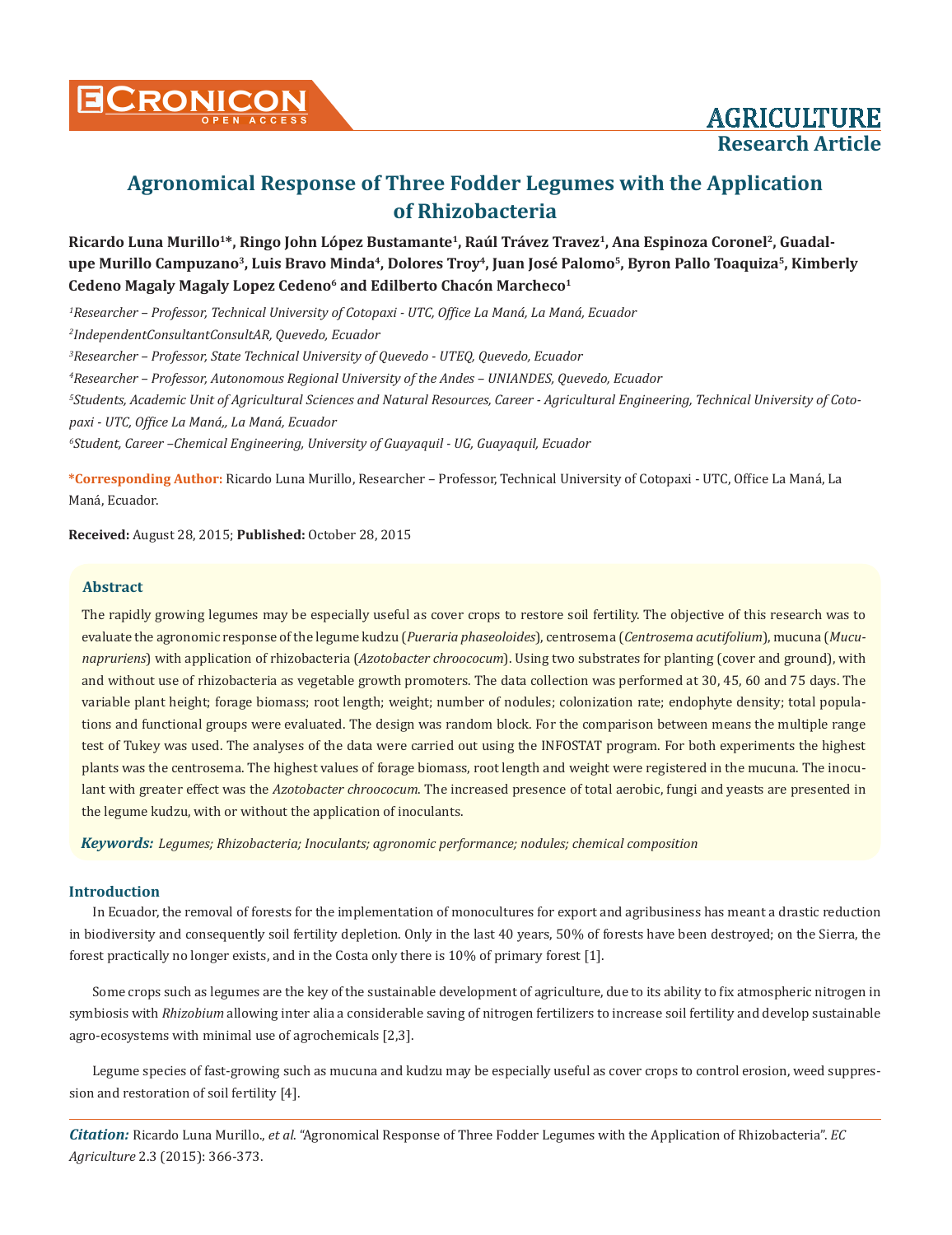The ability of plants like mucuma have to fix atmospheric nitrogen is due to it establish symbiotic relationship with soil microorganisms (rhizobia), becoming an efficient source of nitrogen; moreover, they accumulate more than 10 tons of dry matter per hectare  $(tDMha<sup>1</sup>)$ , and a source of protein and minerals which make them useful in animal feed[5].

Due the above, this paper is to evaluate the agronomic response of the legume kudzu (*Pueraria phaseoloides*), centrosema (*Centrosema acutifolium*), and mucuna (*Mucunapruriens*) with application of rhizobacteria (*Azotobacter chroococum*).

#### **Materials and Methods**

The research was conducted at the Experimental Center "La Playita", belonging to the Technical University of Cotopaxi, Extension La Maná. The agro-meteorological conditions were: annual average temperature 23°C, relative humidity 82, 00%, half annual rainfall 1000-2000 mm, heliofania [hours sun per year] 757,00.

The previous soil analysis at baseline showed pH 5,8; nitrogen 18 ppm, phosphorus 8 ppm; potassium 0,6 meq/100 ml; calcium 7meq/100 ml; magnesium 1,10m eq/100 ml; sulfur 14 ppm; 1,70 ppm zinc, copper 6,90 ppm; iron 108 ppm, manganese 4,00 ppm, boron 0,24 ppm, organic matter 4,2% with a 49% of sand texture, silt 43% and clay 8%.

Three kudzu legumes (*Pueraria phaseoloides*), centrosema (*Centrosema acutifolium*) and mucuna (*Mucuna pruriens*) were used.

Two consecutive experiments were performed, in a first phase, the behavior of the species studied in two types of substrates (bag and soil), with three replicates and two plants as experimental unit was evaluated. A second experiment was to apply two bacterial inoculants (*Azotobacter chroococum* and *Pseudomonas fluorescens*) at the start of planting, 15 and 30 days after planting in both cases bagas in soil, with three replicates and two plants as experimental unit. The investigation lasted 120 days of field work, experimental work 75 days and 45 days of establishment of the trial. Periodically was performed control of undesirable plants.

Once established the legume varieties was proceeded to take the experimental data at 30, 45, 60 and 75 days, separating the roots of forage biomass. The variables under study were: plant height (cm), forage biomass (BF), root length (cm), weight (g), number of nodules, percentage of colonization, endophyte density, total populations and functional groups. Once weighed the plants parts, proceeded to lead them to the laboratories (Laboratory of Microbiology Laboratory UTEQ and ANCUPA-CIPAL) to determine the agronomic indicators and the amount of bacteria and fungi existing in each legume.

A Completely Randomized Design (CRD) was used. To determine differences between average, the multiple range test of Tukey, (p < 0, 05) was used. The INFOSTAT statistical package was used.

### **Results and Discussion**

#### **Experiment-1**

The variable plant height, showed higher values for centrosema legume both bag and soil with 35,93 and 34,90 cm at 30 days; 52,70 and 52,04 at 45 days; 64,84 and 65,97 cm at 60 days and 83,28 and 81,80 cm at 75 days (Figure 1).

As forage biomass (Figure 2)shows that the legume mucuma indicates the highest value in interaction with 177,57and 180,67 g/  $m^2$ , however centrosema described the max in this variable studied with 206.67 g/m², higher than 14,23 g reported in the kudzu legume [6].

The greatest value in length and root weight appears in mucuna with 54, 11 cm and 12,65 g in bag(Figure 2). While the number of nodes is greater in the kudzu legume with 23, 93 and 23, 40, also exceeding the nodulation values reported in the roots of legumes in the southern area of Sancti Spiritus, Cuba with (2-8) nodes in *Centrosema* sp., *C.virginianum, C.molleandStylosanthesviscous* [7].

*Citation:* Ricardo Luna Murillo., *et al*. "Agronomical Response of Three Fodder Legumes with the Application of Rhizobacteria". *EC Agriculture* 2.3 (2015): 366-373.

367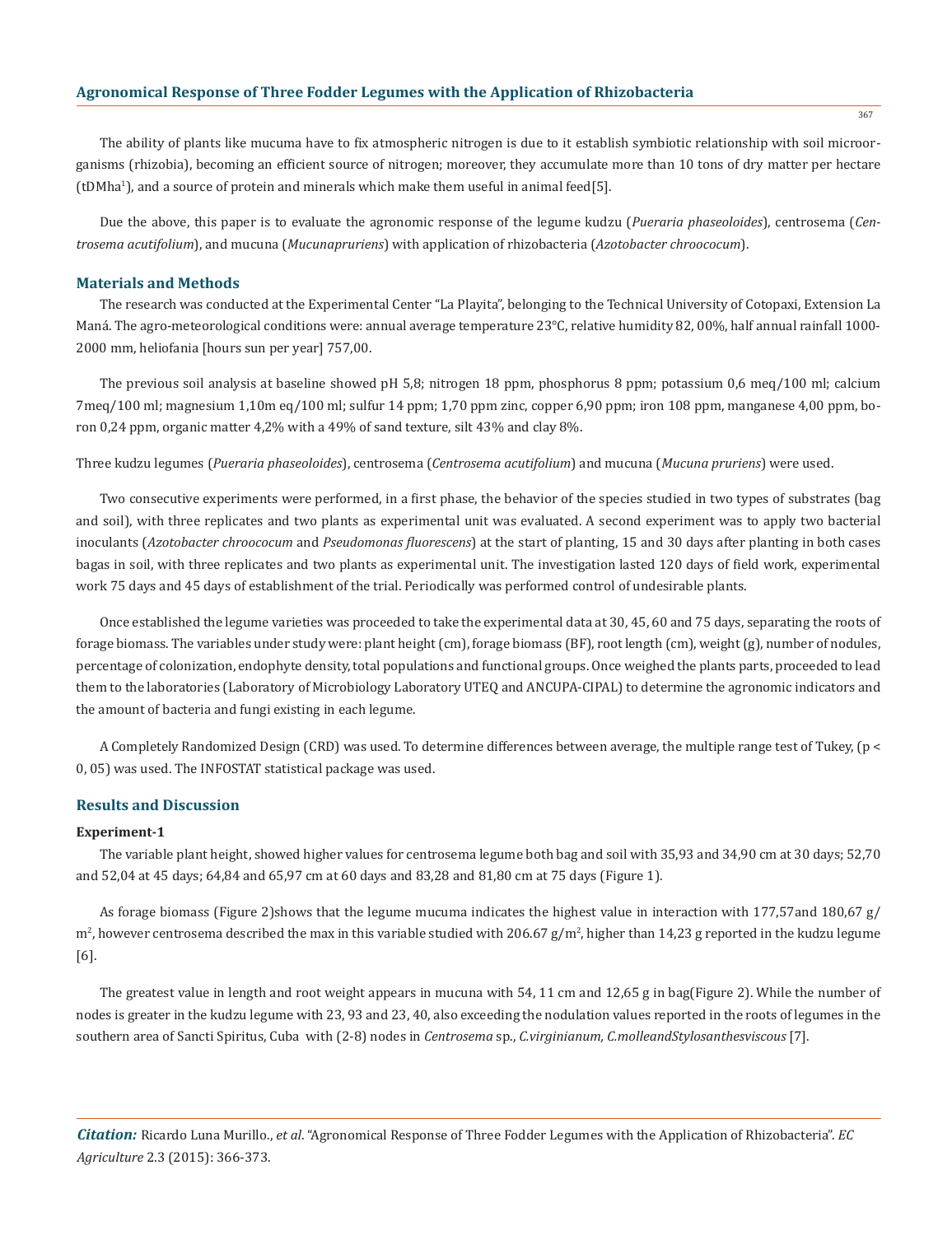

*Figure 1: Interaction of plant height at 30, 45, 60 and 75 days in the kudzu, mucuna and centrosema legumes.*



*Figure 2: Interaction of root length, weight and number of root nodules on kudzu, mucuna and centrosema legumes.*

*Citation:* Ricardo Luna Murillo., *et al*. "Agronomical Response of Three Fodder Legumes with the Application of Rhizobacteria". *EC Agriculture* 2.3 (2015): 366-373.

368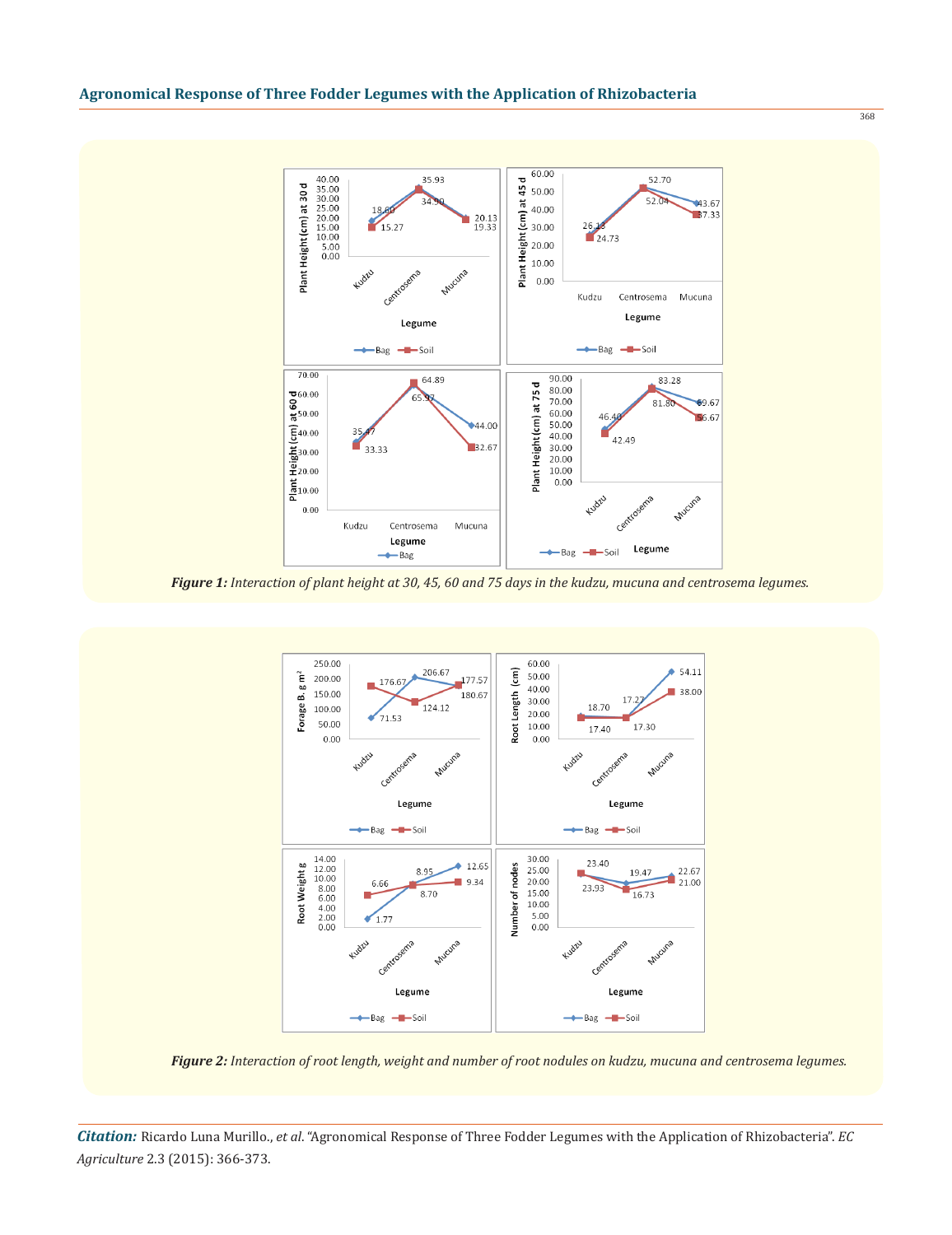The greatest presence of total aerobes occurred in the kudzu legume with  $4,00 \times 10'$  Colony Forming Units [ CFU] at 30 days,  $4,10$ x 10<sup>7</sup> CFU at 45 days; 3,10 x 107 CFUat 60 days and 4,50 x 106 CFU at 75 days [ Table 1], higher than indicated by other authors in this  $legume 1,0 x 10<sup>6</sup> CFU [8].$ 

| <b>Legumes</b> | <b>Total Aerobes CFU/cm<sup>3</sup></b> |                      |                      |                    |  |  |  |  |  |
|----------------|-----------------------------------------|----------------------|----------------------|--------------------|--|--|--|--|--|
|                | 30 days                                 | 75 days              |                      |                    |  |  |  |  |  |
| Kudzu          | $4.00 \times 10^{7}$                    | $4,10 \times 10^{7}$ | $3.10 \times 10^{7}$ | $4.50 \times 10^6$ |  |  |  |  |  |
| Centrosema     | $5,10 \times 10^{6}$                    | $3,80 \times 10^6$   | $2,00 \times 10^6$   | $1,60 \times 10^6$ |  |  |  |  |  |
| Mucuna         | $3,70 \times 10^{6}$                    | $1,00 \times 10^{7}$ | $4.67 \times 10^{6}$ | $2,90 \times 10^6$ |  |  |  |  |  |

*Table 1: Total aerobes population in Colony Forming Units.*

The kudzu legume shows in fungi and yeasts present 4, 20 x  $10^7$  Colony Forming Units (CFU) at 30 days and 3,50 x  $10^6$  CFU at 60 days; mucuna 1,90 x 10<sup>7</sup> CFU at 45 days and centrosema4,20 x 10<sup>6</sup> CFUat 75 days (Table 2), these results are better than those reported in research on kudzu and centrosema with  $7.5 \times 10^4$  and  $4.1 \times 10^6$  in fungi [6,8].

| <b>Legumes</b> | <b>Fungi and Yeasts CFU/cm<sup>3</sup></b> |                      |                    |                      |  |  |  |  |  |
|----------------|--------------------------------------------|----------------------|--------------------|----------------------|--|--|--|--|--|
|                | 30 days                                    | 75 days              |                    |                      |  |  |  |  |  |
| Kudzu          | $4,20 \times 10^{7}$                       | $3,40 \times 10^{5}$ | $3,50 \times 10^6$ | $1.60 \times 10^6$   |  |  |  |  |  |
| Centrosema     | $1,10 \times 10^6$                         | $5.00 \times 10^{6}$ | $1,60 \times 10^6$ | $4,20 \times 10^6$   |  |  |  |  |  |
| Mucuna         | $1,00 \times 10^{7}$                       | $1,90 \times 10^{7}$ | $1,21 \times 10^6$ | $8,59 \times 10^{5}$ |  |  |  |  |  |

*Table 2: Fungi and Yeasts Population in Colony Forming Units.*

In the microbiological analysis of soil, mucuna legume indicates the highest values obtained in colonization 78, 05%; endophyte density with 5, 46%; viable spores obtained 92,00; and at the suggested morpho species, all of the legumes show *Glomus, Acaulospora* reddish brown (Table 3).

| <b>Legumes</b> | <b>Colonization</b> (%) | <b>Endophyte Density</b><br>(47.5%) | <b>Viable spores</b> | suggested<br>morphospecies | Color         |
|----------------|-------------------------|-------------------------------------|----------------------|----------------------------|---------------|
| Kudzu          | 58.97                   | 1.23                                | 75.00                | Glomus/Acaulospora         | reddish brown |
| Centrosema     | 31,91                   | 0.32                                | 76,00                | Glomus/Acaulospora         | reddish brown |
| Mucuna         | 78.05                   | 5.46                                | 92.00                | Glomus/Acaulospora         | reddish brown |

*Table 3: Microbiological Analysis of soil.*

In the total populations of total aerobic dilutions, the kudzu legume expressed in bacteria with greater value  $7,80$  x  $10^{\circ}$ , higher than achieved in other studies [9], where for the mucuna 2, 04 x  $10^6$  is obtained. Meanwhile, mucuna was the legume with higher values in mushrooms with  $5,40 \times 10^6$  (Table 4).

| <b>Legumes</b> |                    | <b>Total Populations CFU/gss</b> |                      | <b>Functional Groups CFU/gss</b> |                      |                      |  |  |
|----------------|--------------------|----------------------------------|----------------------|----------------------------------|----------------------|----------------------|--|--|
|                | <b>Bacteria</b>    | <b>Fungi</b>                     | <b>Actinomycetes</b> | <b>Phosphorus solub</b>          | Cellulolytic         | N-fixing free living |  |  |
| Kudzu          | $7.80 \times 10^6$ | $3.50 \times 10^6$               | $8.10 \times 10^{3}$ | $0.00 \times 10^{0}$             | $1,70 \times 10^{5}$ | $5,40 \times 10^{3}$ |  |  |
| Centrosema     | $2.20 \times 10^6$ | $3.00 \times 10^6$               | $8.00 \times 10^{4}$ | $4.90 \times 10^{3}$             | $1,90 \times 10^{4}$ | $1,30 \times 10^{4}$ |  |  |
| Mucuna         | $4.70 \times 10^6$ | $5.40 \times 10^{6}$             | $1,80 \times 10^{4}$ | $4,50 \times 10^{2}$             | $9,90 \times 10^{3}$ | $1,30 \times 10^{4}$ |  |  |

*Table 4: Microbiological Analysis of soil in total populations and functional groups.*

*Citation:* Ricardo Luna Murillo., *et al*. "Agronomical Response of Three Fodder Legumes with the Application of Rhizobacteria". *EC Agriculture* 2.3 (2015): 366-373.

369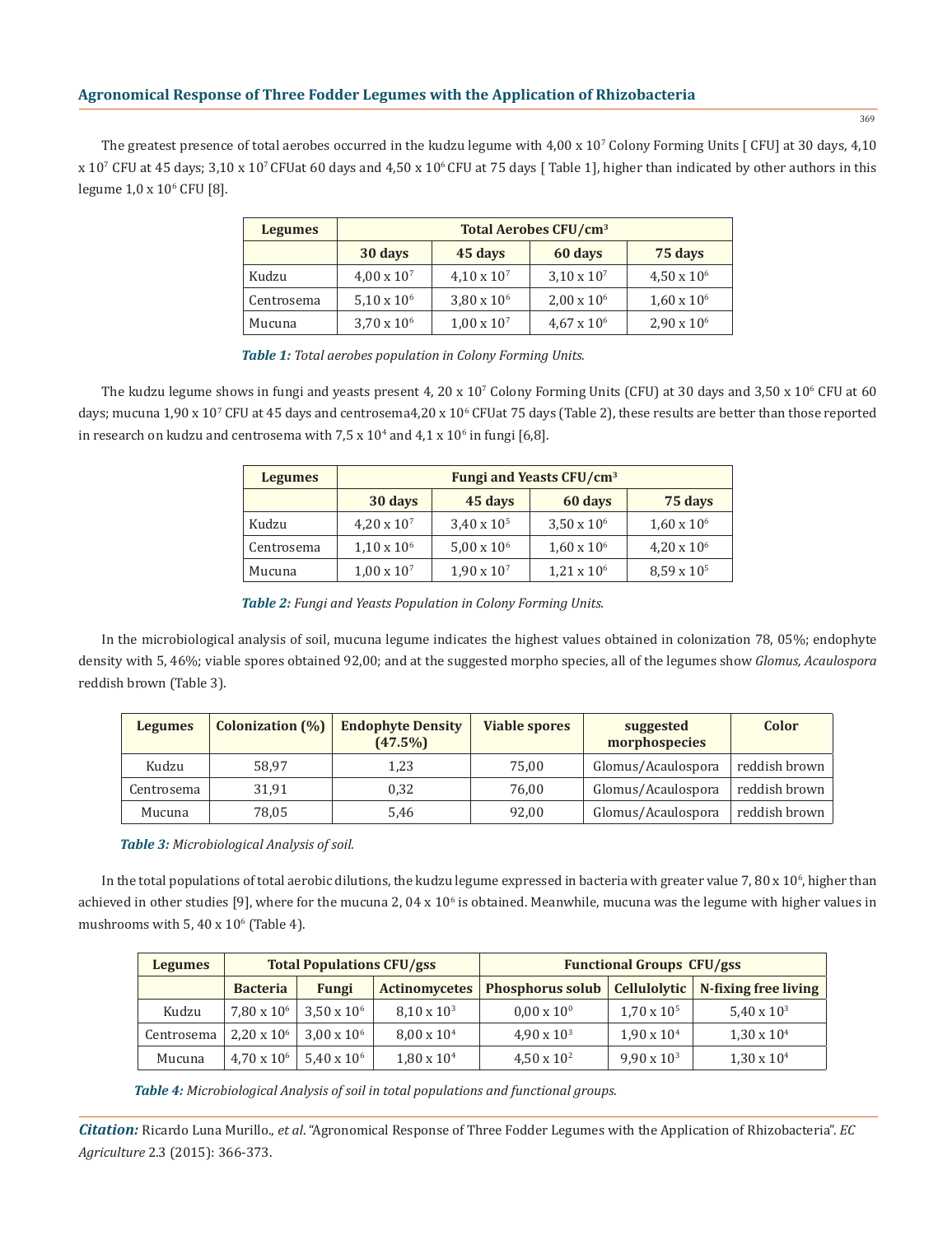#### **Experiment-2**

Is this experiment, plant height at 45, 60 and 75 days was higher in legume centrosema with values of 35,56; 48,84 and 60,80 cm. As for effect of inoculants at 45, 60 and 75 days in *Azotobacter chroococum* had more effect reaching 30, 04, 41,54 and 55,94 cm. The optimal substrate for plant growth was in bag where 28, 42 was obtained; 39, 47 and 53.72 cm in all ages studied (Table 5).

| <b>Factors</b>        | Plant height (cm) |         |         |  |  |  |
|-----------------------|-------------------|---------|---------|--|--|--|
| Legume                | 45 days           | 60 days | 75 days |  |  |  |
| Kudzu                 | 19,00c            | 30,46c  | 41,25 c |  |  |  |
| Centrosema            | 35,56 a           | 48,84 a | 60,80a  |  |  |  |
| Mucuna                | 30,33 b           | 37,76 b | 53,77 b |  |  |  |
| Inoculants            |                   |         |         |  |  |  |
| Azotobacterchroococum | 30,04a            | 41,54a  | 55,94 a |  |  |  |
| Pseudomonafluorecens  | 26,56 b           | 36,49 b | 4793 h  |  |  |  |
| Place                 |                   |         |         |  |  |  |
| Bag                   | 28,42 a           | 39,47 a | 53,72 a |  |  |  |
| Soil                  | 28,18a            | 38,57 a | 50,16 b |  |  |  |
| CV(%)                 | 11,09             | 12,09   | 6,25    |  |  |  |

*Uneven letters in the same column differ Tukey Test (P < 0, 05). Table 5: Plant height (cm) in the use of rhizobacteria as plant growth promoters in three forage legumes.*

Mucuna legume gets the most highlighted length of root with 34,83 cm and the largest number of nodules found into kudzu with 29,85 [ Table 6]. *Pseudomona fluorescens* is the inoculant that excels in long root and nodule number 32, 58 and 24, 07 cm. While the most suitable substrate for these legume species was the indicated soil 31, 44 cm and 24, 31 in their respective order. These results differ from other reports which 55,37cm long root in mucuna was obtained without the use of *rhizobacteria* [8].

The best legume in root weight and forage biomass was mucuna, expressed in  $4.13$ g and  $43,33$  g/m $^2$ . In weight of root, the inoculant which has the highest effect was *Azotobacter chroococum* with 3.77g and for forage biomass was gotten by *Pseudomona fluorescens* with  $27,49 \text{ g/m}^2$ .

The substrate varied by variable, weight of root in bag achieved 3, 45g forage biomass in soil describes 27, 22 g/m². Being still lower than that it was described by other authors [8], with values of 8,95g in root weight in mucuma.

Other authors [10] suggest that the activity of these bacteria and fungi is stimulated to a greater extent when the plants are inoculated together with several of them to apply them separately.

Uneven letters in the same column differ Tukey Test  $(P < 0, 05)$ .

Pahwa [11] found in leucaena that nodulation; yields of biomass, dry matter and protein were significantly higher when inoculated with a specific strain of rhizobia and two strains of Azotobacter (ICM-2001 and S-3). Other authors report 14 nodules with Rhizobium to inoculate leucaena [12].

Mahmoud., *et al*. [13] refer stimulating effects on plant height and dry weight using *Azotobacter sp*., while Pati., *et al*. [14] reported increases in the length of roots and buds to apply A. chroococcum.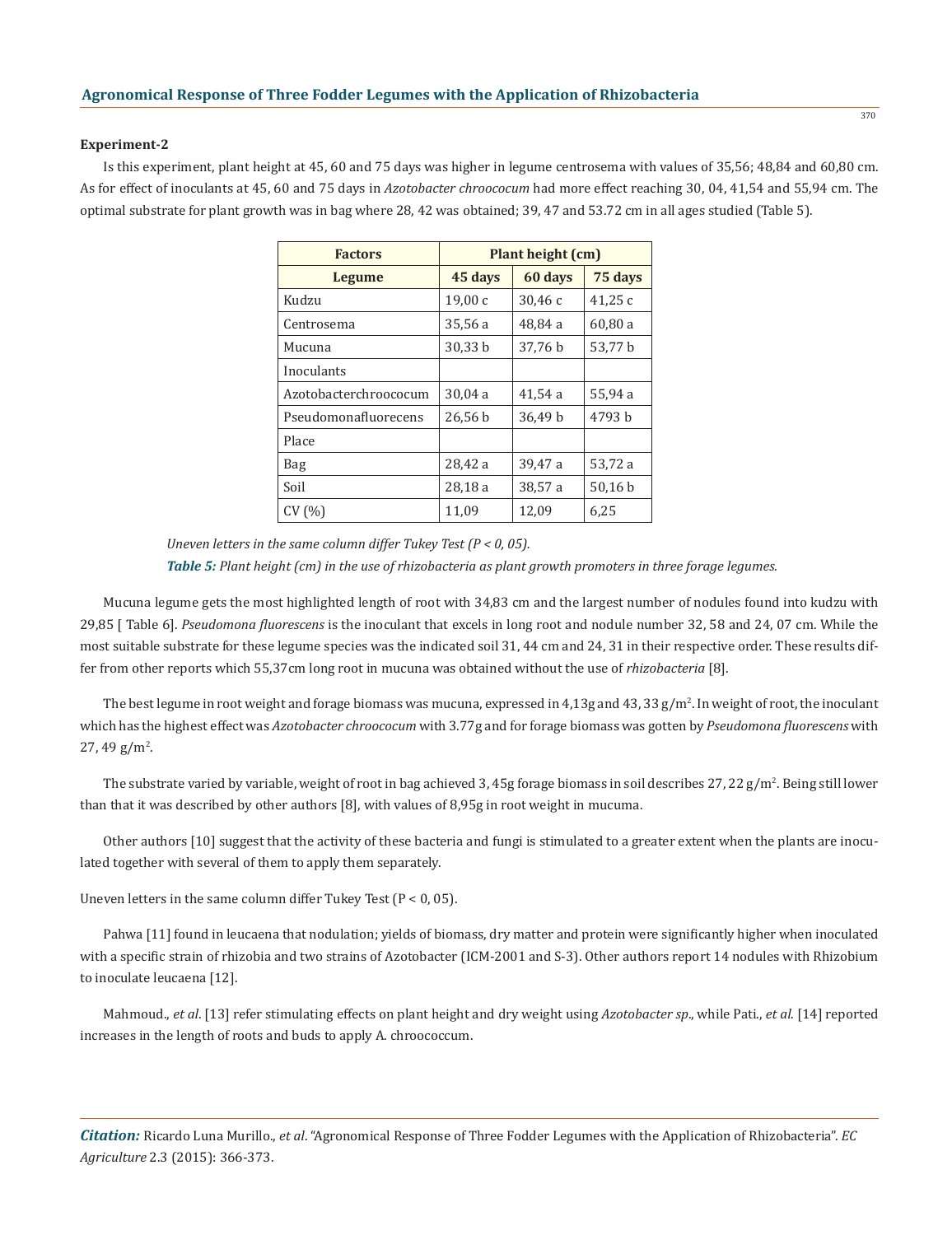| <b>Factors</b>        | Root Length (cm) | <b>Number of Nodes</b> | Root Weight (g) | Forage Biomass $(g/m^2)$ |
|-----------------------|------------------|------------------------|-----------------|--------------------------|
| Kudzu                 | 25,02 b          | 29,85 a                | 3,37a           | 18,63 b                  |
| Centrosema            | 32,32 ab         | 27,09a                 | 2,1a            | 18,00 b                  |
| Mucuna                | 34,83 a          | 11,75 b                | 4,13a           | 43,33a                   |
| <b>Inoculants</b>     |                  |                        |                 |                          |
| Azotobacterchroococum | 28,87 a          | 21,73 b                | 3,77 a          | 25,81a                   |
| Pseudomonafluorecens  | 32,58 a          | 24,07 a                | 3,04a           | 27,49 a                  |
| <b>Place</b>          |                  |                        |                 |                          |
| Bag                   | 30,01a           | 21,48 b                | 3,45a           | 26,08a                   |
| Soil                  | 31,44 a          | 24,31a                 | 3,36a           | 27,22a                   |
| CV(%)                 | 30.88            | 13.94                  | 46,87           | 62,75                    |

*Table 6: Root length (cm), number of nodes, Root weight (g), Forage biomass(g/m<sup>2</sup> )in the use of rhizobacteria as plant growth promoters in three forage legumes.*

Legume mucuna reported the greatest value in fungi with  $2.30 \times 10^{7}$  CFU/cm<sup>3</sup> in relation to the inoculant as many fungi and yeasts is shown in *Pseudomonas fluorescens* with 1,64 x 10<sup>7</sup> in the ages of 45 and 75 days with 1,60 x 10<sup>7</sup> CFU/cm<sup>3</sup>. Mucuna has the highest value with 9,65 x 10° CFU/cm<sup>3</sup> for bacteria, Azotobacter chroococum inoculant presented the highest average aerobic bacteria with  $8,00 \times 10^6$  and at the age of 45 days with  $7,84 \times 10^6$  (Table 7).

| <b>Factors</b>        | $CFU/cm^3$           |                      |  |  |  |
|-----------------------|----------------------|----------------------|--|--|--|
|                       | <b>Bacteria</b>      | <b>Fungiy Yeasts</b> |  |  |  |
| Kudzu                 | $6,65 \times 10^6$   | $9,96 \times 10^6$   |  |  |  |
| Centrosema            | $496 \times 10^{6}$  | $1.46 \times 10^{7}$ |  |  |  |
| Mucuna                | $9.65 \times 10^{6}$ | $2,30 \times 10^{7}$ |  |  |  |
| Inoculant             |                      |                      |  |  |  |
| Azotobacterchroococum | $8.00 \times 10^{6}$ | $1,52 \times 10^7$   |  |  |  |
| Pseudomonafluorecens  | $6.18 \times 10^{6}$ | $1.64 \times 10^{7}$ |  |  |  |
| Days                  |                      |                      |  |  |  |
| 45                    | $7,84 \times 10^6$   | $1,60 \times 10^{7}$ |  |  |  |
| 60                    | $7.20 \times 10^6$   | $1,55 \times 10^{7}$ |  |  |  |
| 75                    | $6.22 \times 10^{6}$ | $1.60 \times 10^{7}$ |  |  |  |

|  |  |                                                    |  |  |  |  | <b>Table 7:</b> : Bacteria, Fungiand Yeasts ( $CFU/cm3$ ) in the use of rhizobacteria |
|--|--|----------------------------------------------------|--|--|--|--|---------------------------------------------------------------------------------------|
|  |  | as plant growth promoters in three forage legumes. |  |  |  |  |                                                                                       |

In chemical composition the highest level of protein was present in mucuna with 22,29% at 75 days without inoculant, kudzu had the lowest levels of protein, and however levels improved at the ages of 45 and 75 days with 21,70 and 20,15 % using the *Azotobacter chroococcum* inoculant (Table 8).

In studies with *Pseudomonas* 7 NSK (apparently a line of P. *aeruginosa*), an increase in the yield of barley, maize and wheat was observed [15].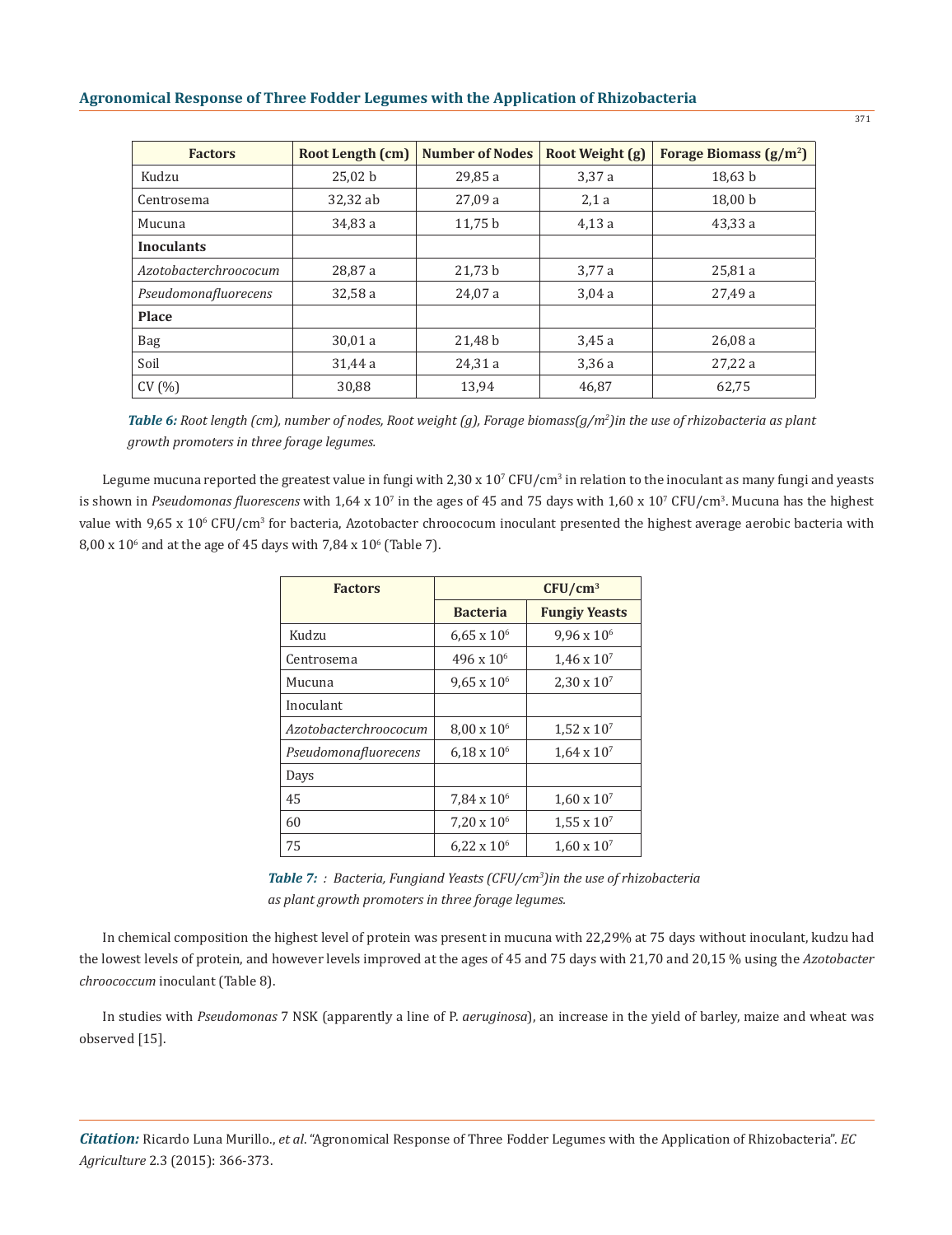| Legume     | Age         | Protein (%)        |              |                     |  |
|------------|-------------|--------------------|--------------|---------------------|--|
|            |             | without inoculants | A.chroococum | <b>P.fluorecens</b> |  |
| Kudzu      | 7,50<br>45  |                    | 21,70        | 18,00               |  |
|            | 75          | 6,25               | 20,15        | 15,90               |  |
| Centrosema | 45          | 10,62              | 15,67        | 20,45               |  |
|            | 75          | 19,01              | 16,84        | 18,15               |  |
| Mucuna     | 18,12<br>45 |                    | 19,12        | 20,54               |  |
|            | 75          | 22,29              | 17,90        | 18,30               |  |

*Table 8: Chemical Composition three forage legumes.*

### **Conclusions**

The *Azotobacter* and *Pseudomona* elevate the yields and also perform stimulators effect on plants and roots growth. However was noted that the symbiosis between nitrogen-fixing microorganisms and legume species studied had an interesting effect on the behavior of variables evaluated, where the tallest plants occurs in centrosema, but the production of biomass, length root and root weight were higher in mucuna and secondly the largest number of nodules was determined in kudzu.

A higher increase in protein levels was observed in the legume kudzu more rhizobacteria combination between (20-21%) compared to plants without rhizobacteria (6-7%).

The results of this investigation show that the biologic fixation of nitrogen is of great importance, justifying the use of biofertilizers for insure the sustainability of the agricultural systems and to give security to the environmental conditions; since they eliminate the damage that produce the continuous applications of mineral fertilizers.

### **Bibliography**

- 1. Calispa F and MUÑOZ J. "Reflexiones sobre desarrollo y agricultura en Ecuador". *In: Agroecologíatresopcionessustentables CEA Quito Ecuador* (1997): 150.
- 2. Hardarson G and CRAIG A. "Optimising biological N2 fixation by legumes in farming systems". *Plant and soil* 252.1 (2003): 41-54.
- 3. Martínez R., *et al*. "La fijación biológica del nitrógeno atmosférico en condiciones tropicales". *Edición: Ministerio del Poder Popular para la Agricultura y Tierra* (2006): 166.
- 4. Hossner LR and Juo ASR. "Soil nutrient management for sustained food crop production in upland farming systems in the trop ics". Food and Fertilizer Technology Center- an International information center for farmers in Asia and Pacific Region (1999): 19.
- 5. BucklesD., *et al*. "Los cultivos de cobertura en la agricultura en laderas: Innovación de los agricultores con mucuna". *IDRC/CRDI: CIID-Montevideo, Uruguay* (1999): 230.
- 6. LudeñaCandAlvarez G. "Comportamiento agronómico y valoración nutricional de kudzu tropical (Puerariaphaseloides) y clitoria (Citoriaternatea)". Tesis de grado Ingeniería Agropecuaria (2011): 56.
- 7. Bécquer CJ and yPrévost D. "Potencial de formación de nódulos en leguminosas forrajeras y de granos de rizobios, nativos de Sancti Spíritus, Cuba". *Revista Cubana de Ciencia Agrícola* 48.3 (2014): 301-307.
- 8. Briones M. "Comportamiento agronómico y valor nutricional de seis leguminosas rastreras en el cantón Quevedo". *Tesis de Grado. Carrera Agropecuaria. Modalidad Semi-presencial. Unidad de Estudios a Distancia. Universidad Técnica Estatal de Quevedo*. (2012): 15-46.
- 9. Zambrano S. "Efecto de seis prácticas de manejo de cultivos en la dinámica poblacional de los principales grupos funcionales del suelo en el cantón Quevedo". *Tesis de grado. Unidad de Posgrado. Universidad Técnica Estatal de Quevedo* (2008): 33-44.
- 10. Hernández M., *et al*. "Utilización de los microorganismos biofertilizantes en los cultivos tropicales". *Pastos y Forrajes* 17.3 (1994): 184.